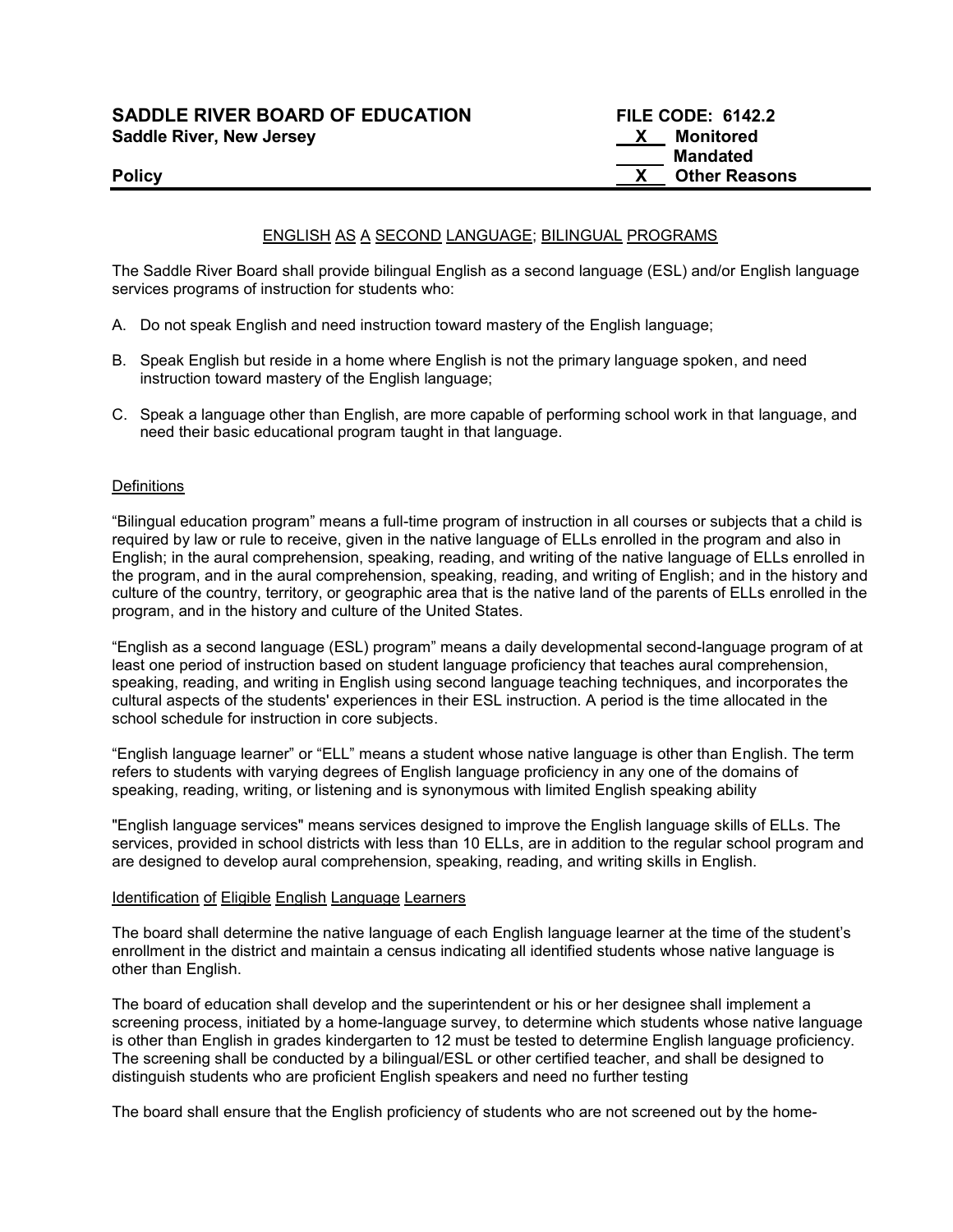language survey shall be determined by:

- A. Administering a Department-approved English language proficiency test;
- B. Assessing the level of reading in English;
- C. Reviewing the previous academic performance of students, including their performance on standardized tests in English; and
- D. Reviewing the input of teaching staff members responsible for the educational program for ELLs.
- E. Students who do not meet the Department standard on a Department-approved language proficiency test and who have at least one other indicator shall be considered ELLs.

The board, through the superintendent or his or her designee shall also implement age-appropriate methodologies to identify preschool ELLs to determine their individual language development needs.

#### Programs and Services

The goal of English as a second language and English language services programs are to assist pupils to achieve fluency (including listening, comprehension, speaking, reading, and writing skills) in English and incorporates the cultural aspects of the students' experiences in their ESL instruction. The goal of the bilingual program is to permit pupils to learn subject matter in their primary language while developing English language skills. The goal of all such programs shall be achievement of the New Jersey Student Learning Standards.

Students enrolled in bilingual, ESL, and English language services programs shall have full access to educational services available to other students in the district. To the extent that is administratively feasible, supportive services to ELLs, such as counseling, tutoring, and career guidance, should be provided by bilingual personnel who are familiar with and knowledgeable of the unique needs and background of the ELLs and their parents.

All district high school English language learners (ELLs) shall satisfy both state and district requirements for graduation, except that any English language learners may demonstrate attainment of state minimum levels of proficiency through passage of the Alternative High School Assessment (AHSA) process in his/her native language and an English fluency assessment approved by the Department of Education or passage of the AHSA process in English with appropriate accommodations.

Parents/guardians of English language learners shall be notified by mail of the fact that their child has been identified as eligible for enrollment in a bilingual, ESL or English language services education program. This notification shall be issued within 30 days of the child's identification and shall include the information that the parents may choose to decline to enroll their child into the bilingual program. The notice shall be in writing and in the language in which the parent/guardian possesses a primary speaking ability, and in English, and shall include the following information:

- A. Why the student was identified as an ELL;
- B. Why the student needs to be placed in a language instructional educational program that will help him or her develop and attain English proficiency and meet State academic standards;
- C. The student's level of English proficiency, how the level of English proficiency was assessed, and the student's academic level;
- D. The method of instruction the school will use to serve the student, including a description of other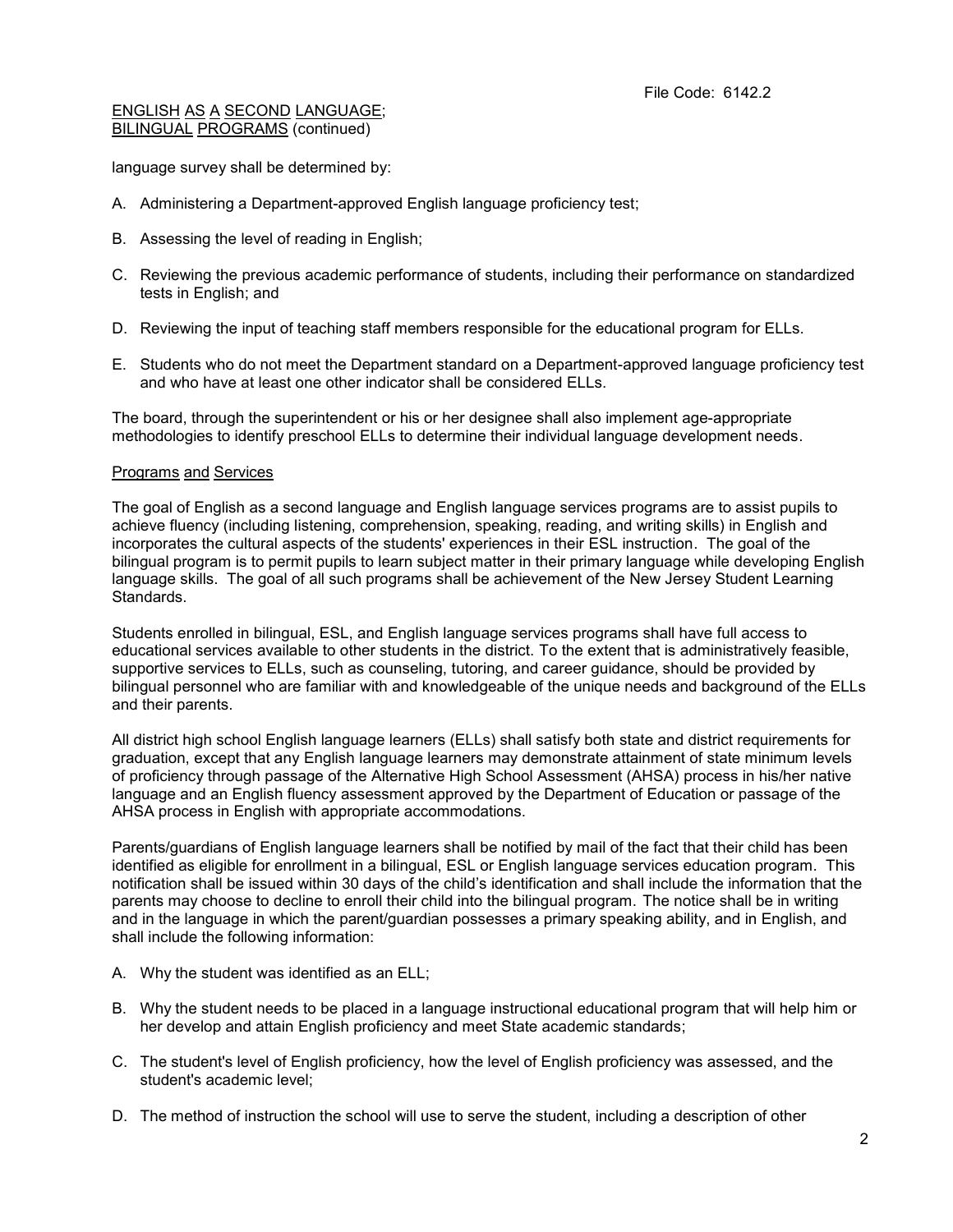instruction methods available and how those methods differ in content, instructional goals, and the use of English and a native language, if applicable;

- E. How the program will meet the student's specific needs in attaining English and meeting State standards;
- F. The program's exit requirements, the expected rate of transition into a classroom not tailored for ELLs, and, in the case of high school students, the expected rate of graduation; and
- G. How the instructional program will meet the objectives of the individualized education program of a student with a disability.

Progress reports for students in in bilingual, ESL, or English language services programs shall be made to parents/guardians on the same schedule as the reports of all pupils enrolled in the district. Progress reports shall be in writing and in both English and their primary speaking language unless doing so places unreasonable burden on the board.

#### Exiting the Program

Students shall be placed in a monolingual English program when they have demonstrated readiness to function successfully in an English-only program. The process to determine the readiness or inability of the individual student to function successfully in the English-only program shall be initiated by the student's level of English proficiency as measured by a Department-established standard on an English language proficiency test. The readiness of the student shall be further assessed on the basis of multiple indicators that shall include, at a minimum:

- A. Classroom performance;
- B. The student's reading level in English;
- C. The judgment of the teaching staff member or members responsible for the educational program of the student; and
- D. Performance on achievement tests in English.

When the review process for exiting a student from a bilingual, ESL, or English language services program has been completed, the parent/guardian shall be notified by mail of the placement determination. The notice shall be in English and in the language in which the parents/guardian possesses a primary speaking ability. If the parent(s), guardian, or teaching staff member disagrees with the placement, he or she may appeal the placement to the Commissioner, after appealing the decision to the board.

#### Removal from the Program

Parents/guardians may remove a pupil who is enrolled in a bilingual, ESL or English language services program at any time; except that during the first three years of the pupil's participation in a bilingual education program, he/she may only be removed at the end of each school year. Removal prior to the end of the school year shall be approved by the executive county superintendent. If the executive county superintendent determines that the pupil should remain in the bilingual education program until the end of the school year, the parents/guardians may appeal that decision to the commissioner of education/designee pursuant to law. The commissioner shall render a decision within 30 days of the filing of the appeal.

#### Parent Involvement

The board is committed to providing the maximum practicable involvement of parents/guardians of ELLs in the development and review of program objectives and dissemination of information to and from the board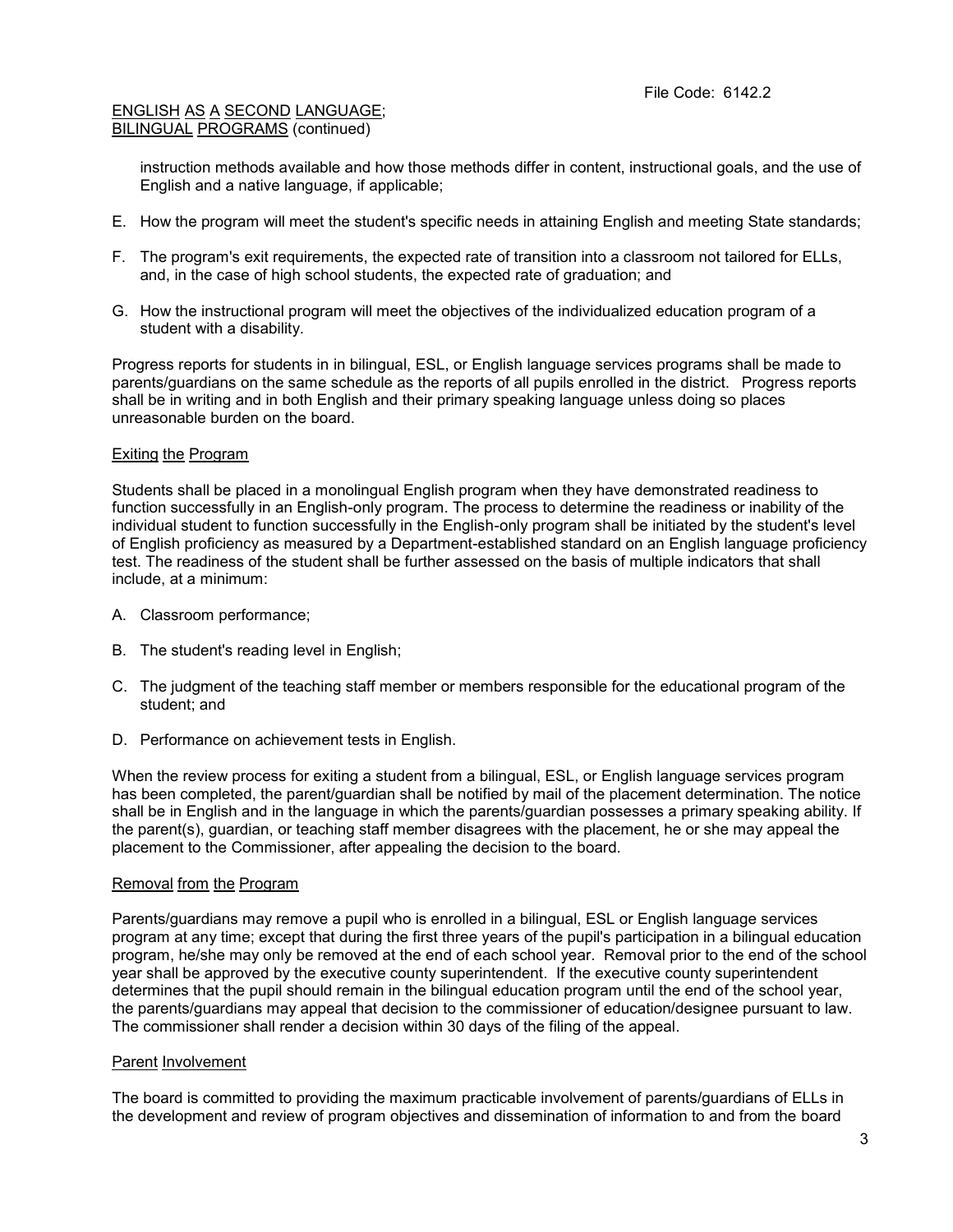and communities served by the bilingual, ESL, or English language services education programs. The board directs the superintendent or his or her designee to shall establish a parent advisory committee on bilingual education of which the majority membership shall be parent(s) of ELLs.

## **Inservice Training**

The board shall ensure that the superintendent oversees the development of a plan for inservice training for bilingual, ESL, and mainstream teachers; administrators who supervise bilingual/ESL programs; and administrators and any personnel who observe and evaluate teachers of ELLs. The plan shall include instructional strategies and appropriate assessments to help ELLs meet the New Jersey Student Learning Standards and the World-class Instructional Design and Assessment (WIDA) English language development standards. All bilingual and ESL teachers shall receive training in the use of the ESL curriculum. The professional development plan of the school district shall include the needs of bilingual and ESL teachers, which shall be addressed through inservice training (see board policy 4131/4131.1 Staff Development, Inservice Education).

#### **Implementation**

The superintendent shall direct development of a plan for bilingual program, ESL program, or English language services that is in compliance with state guidelines. The plan shall be submitted every three years to the Department of Education for approval. The plan shall include information on the following:

- A. Identification of students;
- B. Program description;
- C. The number of certified staff hired for the program;
- D. Bilingual and ESL curriculum development;
- E. Evaluation design;
- F. Review process for exit; and
- G. A budget for the bilingual and ESL program or English language services.

The board may request a waiver of the requirement for a full-time bilingual or ESL program when there are 20 or more students eligible for the bilingual education program in grades kindergarten through 12, to establish annually an instructional program alternative. The request must be approved by the Department of Education, and the school district must be able to demonstrate that it would be impractical to provide a full-time bilingual program due to the age range, grade span, and/or geographic location of eligible students.

| Adopted:             | March 2007    |
|----------------------|---------------|
| NJSBA Review/Update: | June 2014     |
| Readopted:           | December 2014 |
| Revised/Readopted:   | November 2016 |

#### Key Words

English as a Second Language, Bilingual Programs, ESL

| Legal References: N.J.S.A. 18A:35-15 et seq. | Bilingual education programs      |
|----------------------------------------------|-----------------------------------|
| N.J.A.C. 6A:5-1.1 et seq.                    | Regulatory Equivalency and Waiver |
| N.J.A.C. 6A:8-1.3                            | <b>Definitions</b>                |